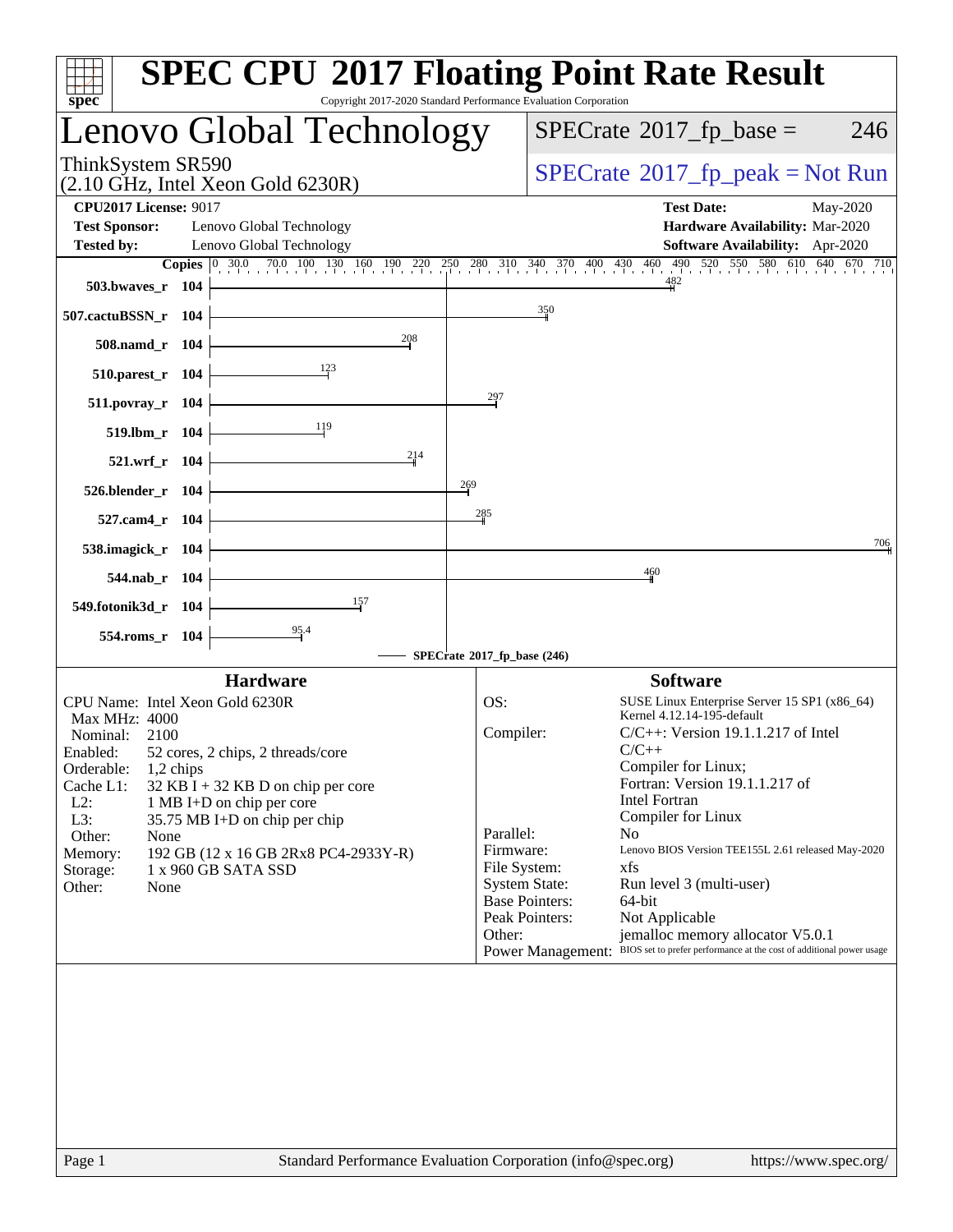

# Lenovo Global Technology

(2.10 GHz, Intel Xeon Gold 6230R)

ThinkSystem SR590<br>  $\begin{array}{c}\n\text{7.10 GHz} \quad \text{Total Year} \quad \text{Cold} \quad \text{G20R}\n\end{array}$  [SPECrate](http://www.spec.org/auto/cpu2017/Docs/result-fields.html#SPECrate2017fppeak)®[2017\\_fp\\_peak = N](http://www.spec.org/auto/cpu2017/Docs/result-fields.html#SPECrate2017fppeak)ot Run  $SPECTate@2017_fp\_base = 246$ 

**[Test Sponsor:](http://www.spec.org/auto/cpu2017/Docs/result-fields.html#TestSponsor)** Lenovo Global Technology **[Hardware Availability:](http://www.spec.org/auto/cpu2017/Docs/result-fields.html#HardwareAvailability)** Mar-2020 **[Tested by:](http://www.spec.org/auto/cpu2017/Docs/result-fields.html#Testedby)** Lenovo Global Technology **[Software Availability:](http://www.spec.org/auto/cpu2017/Docs/result-fields.html#SoftwareAvailability)** Apr-2020

**[CPU2017 License:](http://www.spec.org/auto/cpu2017/Docs/result-fields.html#CPU2017License)** 9017 **[Test Date:](http://www.spec.org/auto/cpu2017/Docs/result-fields.html#TestDate)** May-2020

### **[Results Table](http://www.spec.org/auto/cpu2017/Docs/result-fields.html#ResultsTable)**

|                                               | <b>Base</b>   |                |                |                |            |                | <b>Peak</b> |               |                |              |                |              |                |              |
|-----------------------------------------------|---------------|----------------|----------------|----------------|------------|----------------|-------------|---------------|----------------|--------------|----------------|--------------|----------------|--------------|
| <b>Benchmark</b>                              | <b>Copies</b> | <b>Seconds</b> | Ratio          | <b>Seconds</b> | Ratio      | <b>Seconds</b> | Ratio       | <b>Copies</b> | <b>Seconds</b> | <b>Ratio</b> | <b>Seconds</b> | <b>Ratio</b> | <b>Seconds</b> | <b>Ratio</b> |
| 503.bwayes_r                                  | 104           | 2162           | <u>482</u>     | 2177           | 479        | 2161           | 483         |               |                |              |                |              |                |              |
| 507.cactuBSSN r                               | 104           | 377            | 349            | 376            | 350        | 375            | 351         |               |                |              |                |              |                |              |
| $508$ .namd $r$                               | 104           | 476            | 208            | 476            | 208        | 475            | 208         |               |                |              |                |              |                |              |
| 510.parest_r                                  | 104           | 2206           | 123            | 2210           | 123        | 2213           | 123         |               |                |              |                |              |                |              |
| 511.povray_r                                  | 104           | 817            | 297            | 815            | 298        | 817            | 297         |               |                |              |                |              |                |              |
| 519.lbm r                                     | 104           | 924            | <u>119</u>     | 924            | 119        | 924            | 119         |               |                |              |                |              |                |              |
| $521$ .wrf $r$                                | 104           | 1089           | 214            | 1089           | 214        | 1101           | 212         |               |                |              |                |              |                |              |
| 526.blender r                                 | 104           | 589            | 269            | 589            | <u>269</u> | 590            | 268         |               |                |              |                |              |                |              |
| $527$ .cam $4r$                               | 104           | 638            | 285            | 642            | 283        | 638            | 285         |               |                |              |                |              |                |              |
| 538.imagick_r                                 | 104           | 367            | 706            | 365            | 708        | <u>366</u>     | 706         |               |                |              |                |              |                |              |
| $544$ .nab r                                  | 104           | 380            | 460            | 382            | 458        | 381            | 460         |               |                |              |                |              |                |              |
| 549.fotonik3d r                               | 104           | 2581           | 157            | 2582           | <u>157</u> | 2599           | 156         |               |                |              |                |              |                |              |
| $554$ .roms_r                                 | 104           | 1735           | 95.2           | 1732           | 95.4       | 1722           | 96.0        |               |                |              |                |              |                |              |
| $SPECrate$ <sup>®</sup> 2017_fp_base =<br>246 |               |                |                |                |            |                |             |               |                |              |                |              |                |              |
| $SPECrate^{\circ}2017$ fp peak =              |               |                | <b>Not Run</b> |                |            |                |             |               |                |              |                |              |                |              |

Results appear in the [order in which they were run.](http://www.spec.org/auto/cpu2017/Docs/result-fields.html#RunOrder) Bold underlined text [indicates a median measurement.](http://www.spec.org/auto/cpu2017/Docs/result-fields.html#Median)

### **[Compiler Notes](http://www.spec.org/auto/cpu2017/Docs/result-fields.html#CompilerNotes)**

The inconsistent Compiler version information under Compiler Version section is due to a discrepancy in Intel Compiler. The correct version of C/C++ compiler is: Version 19.1.1.217 Build 20200306 Compiler for Linux The correct version of Fortran compiler is: Version 19.1.1.217 Build 20200306 Compiler for Linux

### **[Submit Notes](http://www.spec.org/auto/cpu2017/Docs/result-fields.html#SubmitNotes)**

 The numactl mechanism was used to bind copies to processors. The config file option 'submit' was used to generate numactl commands to bind each copy to a specific processor. For details, please see the config file.

### **[Operating System Notes](http://www.spec.org/auto/cpu2017/Docs/result-fields.html#OperatingSystemNotes)**

Stack size set to unlimited using "ulimit -s unlimited"

### **[Environment Variables Notes](http://www.spec.org/auto/cpu2017/Docs/result-fields.html#EnvironmentVariablesNotes)**

Environment variables set by runcpu before the start of the run: LD\_LIBRARY\_PATH = "/home/cpu2017-1.1.0-ic19.1.1/lib/intel64:/home/cpu2017-1.1.0-ic19.1.1/j e5.0.1-64" MALLOC\_CONF = "retain:true"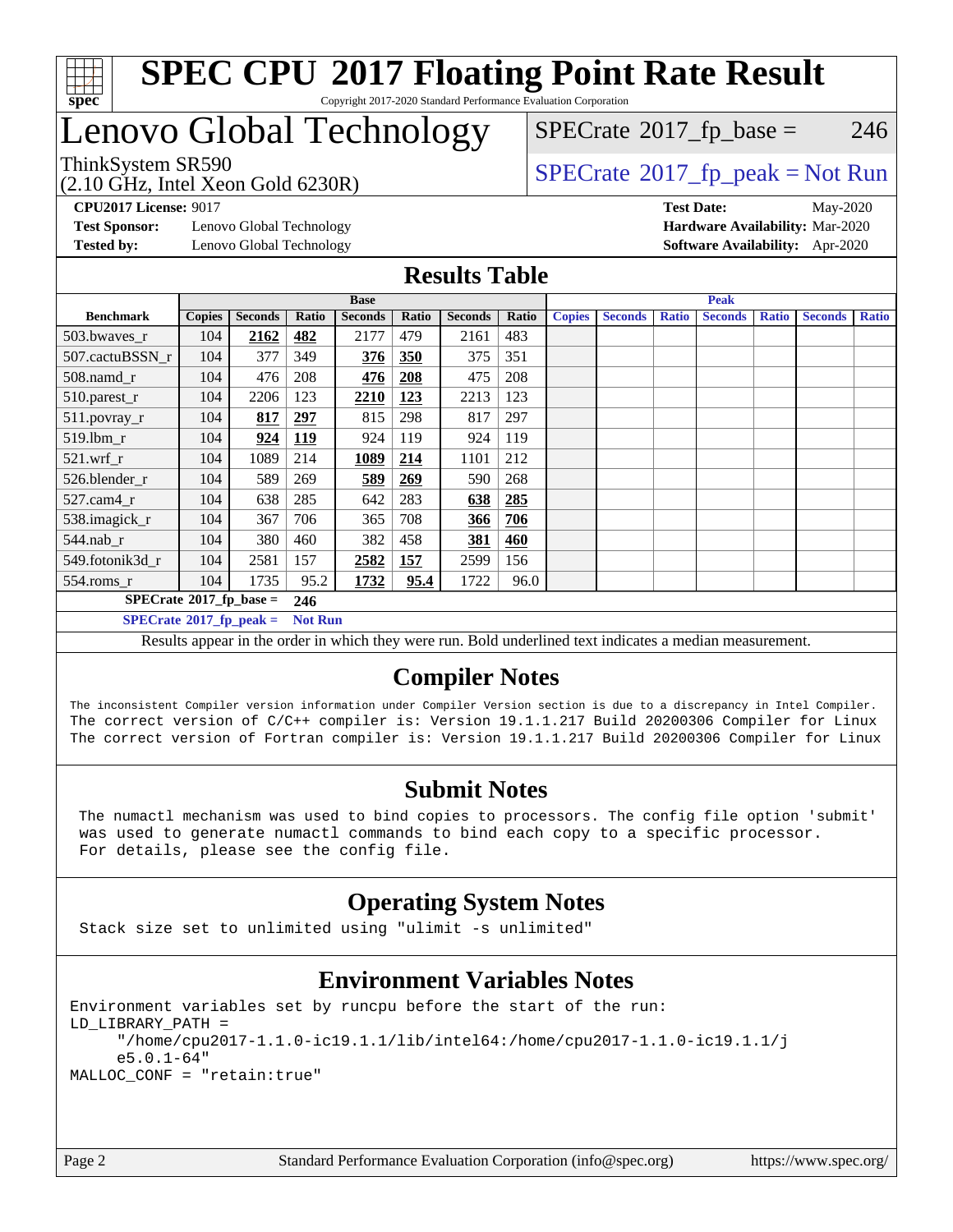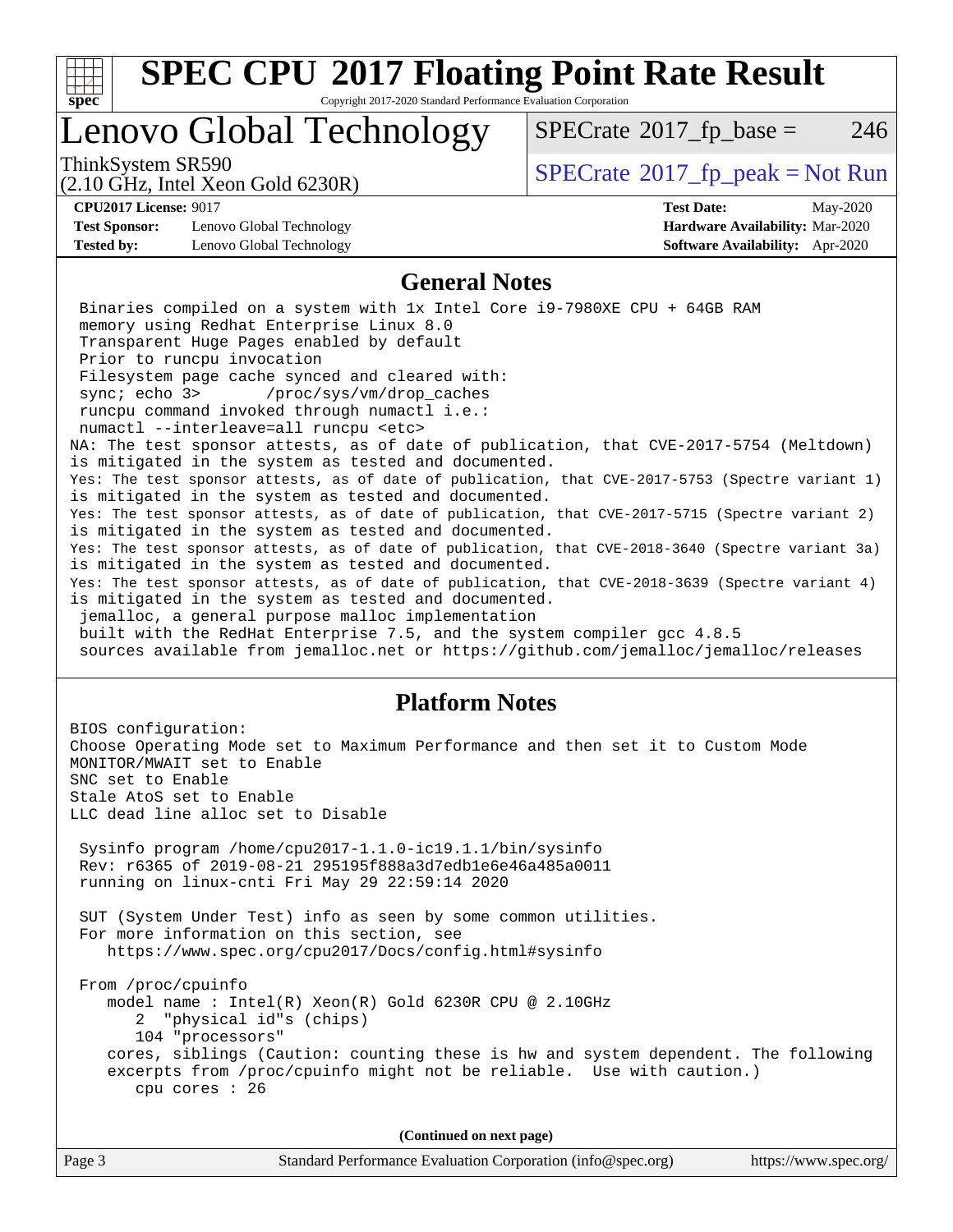

| Page 4 | Standard Performance Evaluation Corporation (info@spec.org) | https://www.spec.org/ |
|--------|-------------------------------------------------------------|-----------------------|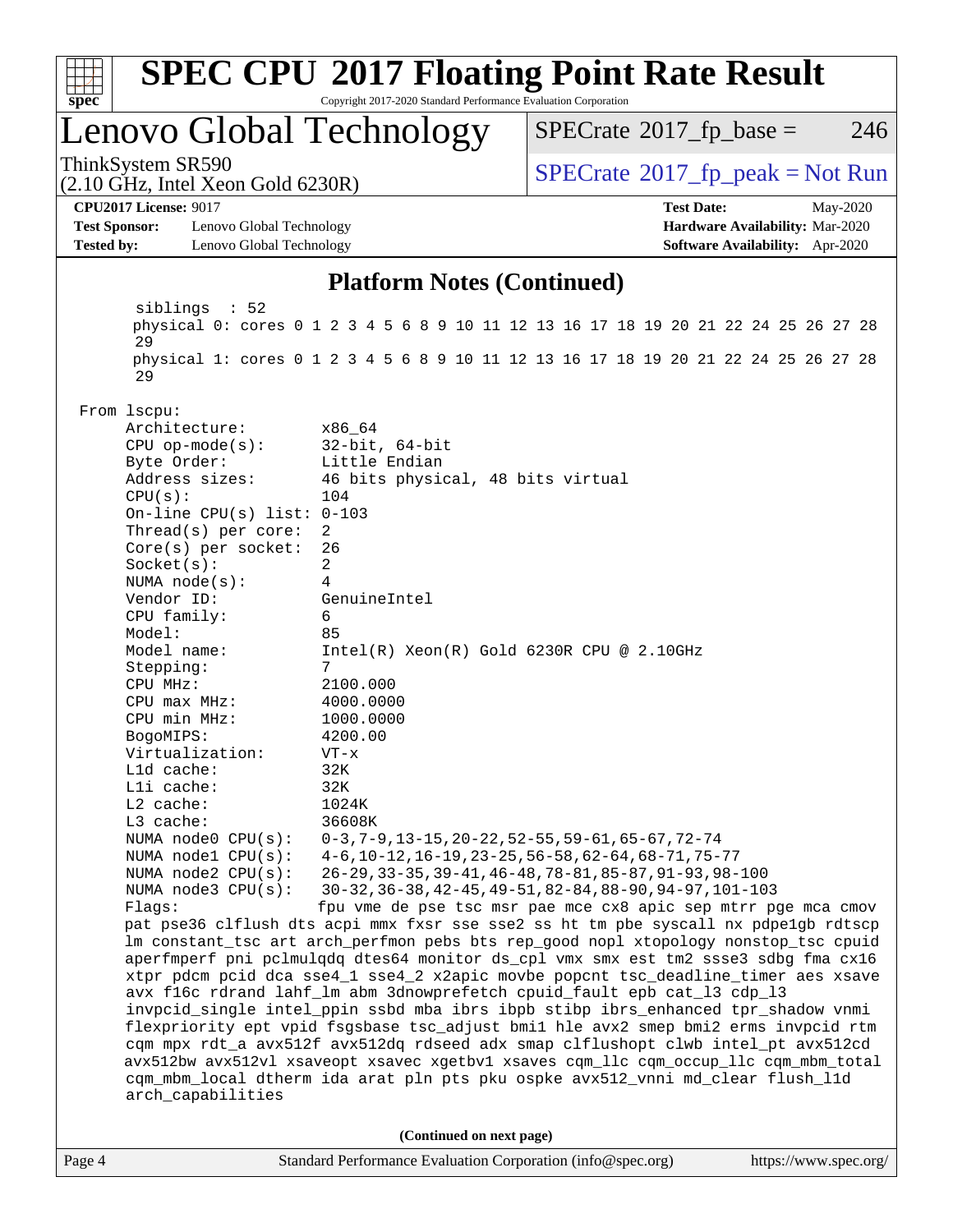| S.<br>De<br>ι. |  |  |  |  |  |
|----------------|--|--|--|--|--|

# **[SPEC CPU](http://www.spec.org/auto/cpu2017/Docs/result-fields.html#SPECCPU2017FloatingPointRateResult)[2017 Floating Point Rate Result](http://www.spec.org/auto/cpu2017/Docs/result-fields.html#SPECCPU2017FloatingPointRateResult)**

Copyright 2017-2020 Standard Performance Evaluation Corporation

# Lenovo Global Technology

 $SPECTate@2017_fp\_base = 246$ 

(2.10 GHz, Intel Xeon Gold 6230R)

ThinkSystem SR590<br>  $SPECTR_{10}$  [SPECrate](http://www.spec.org/auto/cpu2017/Docs/result-fields.html#SPECrate2017fppeak)®[2017\\_fp\\_peak = N](http://www.spec.org/auto/cpu2017/Docs/result-fields.html#SPECrate2017fppeak)ot Run

**[Test Sponsor:](http://www.spec.org/auto/cpu2017/Docs/result-fields.html#TestSponsor)** Lenovo Global Technology **[Hardware Availability:](http://www.spec.org/auto/cpu2017/Docs/result-fields.html#HardwareAvailability)** Mar-2020 **[Tested by:](http://www.spec.org/auto/cpu2017/Docs/result-fields.html#Testedby)** Lenovo Global Technology **[Software Availability:](http://www.spec.org/auto/cpu2017/Docs/result-fields.html#SoftwareAvailability)** Apr-2020

**[CPU2017 License:](http://www.spec.org/auto/cpu2017/Docs/result-fields.html#CPU2017License)** 9017 **[Test Date:](http://www.spec.org/auto/cpu2017/Docs/result-fields.html#TestDate)** May-2020

### **[Platform Notes \(Continued\)](http://www.spec.org/auto/cpu2017/Docs/result-fields.html#PlatformNotes)**

 /proc/cpuinfo cache data cache size : 36608 KB From numactl --hardware WARNING: a numactl 'node' might or might not correspond to a physical chip. available: 4 nodes (0-3) node 0 cpus: 0 1 2 3 7 8 9 13 14 15 20 21 22 52 53 54 55 59 60 61 65 66 67 72 73 74 node 0 size: 47998 MB node 0 free: 47401 MB node 1 cpus: 4 5 6 10 11 12 16 17 18 19 23 24 25 56 57 58 62 63 64 68 69 70 71 75 76 77 node 1 size: 48379 MB node 1 free: 47873 MB node 2 cpus: 26 27 28 29 33 34 35 39 40 41 46 47 48 78 79 80 81 85 86 87 91 92 93 98 99 100 node 2 size: 48349 MB node 2 free: 47581 MB node 3 cpus: 30 31 32 36 37 38 42 43 44 45 49 50 51 82 83 84 88 89 90 94 95 96 97 101 102 103 node 3 size: 48377 MB node 3 free: 47912 MB node distances: node 0 1 2 3 0: 10 11 21 21 1: 11 10 21 21 2: 21 21 10 11 3: 21 21 11 10 From /proc/meminfo MemTotal: 197739064 kB HugePages\_Total: 0<br>Hugepagesize: 2048 kB Hugepagesize: From /etc/\*release\* /etc/\*version\* os-release: NAME="SLES" VERSION="15-SP1" VERSION\_ID="15.1" PRETTY\_NAME="SUSE Linux Enterprise Server 15 SP1" ID="sles" ID\_LIKE="suse" ANSI\_COLOR="0;32" CPE\_NAME="cpe:/o:suse:sles:15:sp1" uname -a: Linux linux-cnti 4.12.14-195-default #1 SMP Tue May 7 10:55:11 UTC 2019 (8fba516) x86\_64 x86\_64 x86\_64 GNU/Linux **(Continued on next page)**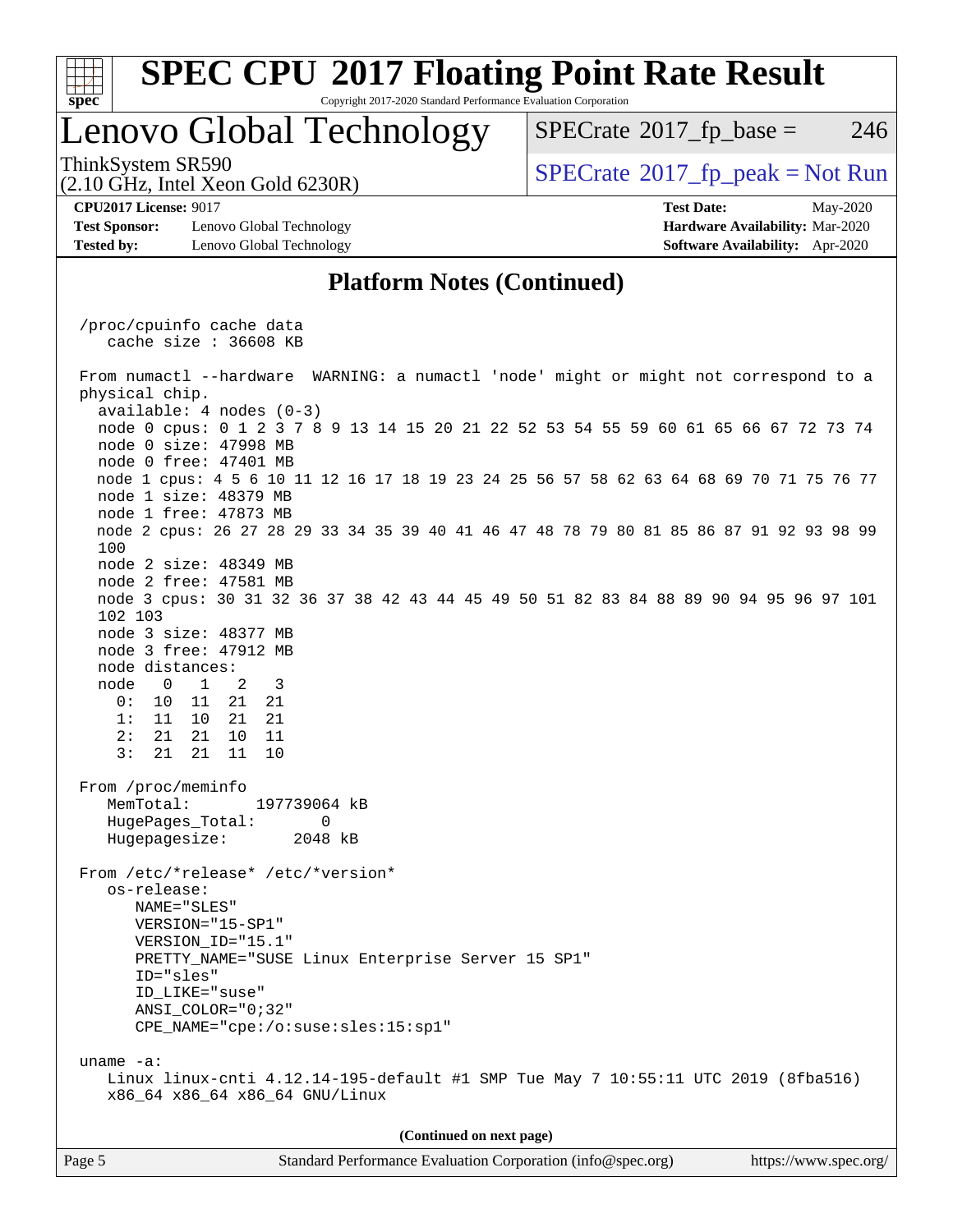| <b>SPEC CPU®2017 Floating Point Rate Result</b><br>Copyright 2017-2020 Standard Performance Evaluation Corporation<br>$spec^*$                                                                                                                                                                                                                                                                                                     |                                                                                                                                                                                  |  |  |  |  |  |
|------------------------------------------------------------------------------------------------------------------------------------------------------------------------------------------------------------------------------------------------------------------------------------------------------------------------------------------------------------------------------------------------------------------------------------|----------------------------------------------------------------------------------------------------------------------------------------------------------------------------------|--|--|--|--|--|
| Lenovo Global Technology                                                                                                                                                                                                                                                                                                                                                                                                           | $SPECrate^{\circ}2017$ _fp_base =<br>246                                                                                                                                         |  |  |  |  |  |
| ThinkSystem SR590<br>$(2.10 \text{ GHz}, \text{Intel Xeon Gold } 6230\text{R})$                                                                                                                                                                                                                                                                                                                                                    | $SPECrate^{\circ}2017$ fp peak = Not Run                                                                                                                                         |  |  |  |  |  |
| <b>CPU2017 License: 9017</b><br><b>Test Sponsor:</b><br>Lenovo Global Technology<br><b>Tested by:</b><br>Lenovo Global Technology                                                                                                                                                                                                                                                                                                  | <b>Test Date:</b><br>May-2020<br>Hardware Availability: Mar-2020<br><b>Software Availability:</b> Apr-2020                                                                       |  |  |  |  |  |
| <b>Platform Notes (Continued)</b>                                                                                                                                                                                                                                                                                                                                                                                                  |                                                                                                                                                                                  |  |  |  |  |  |
| Kernel self-reported vulnerability status:                                                                                                                                                                                                                                                                                                                                                                                         |                                                                                                                                                                                  |  |  |  |  |  |
| CVE-2018-3620 (L1 Terminal Fault):<br>Microarchitectural Data Sampling:<br>CVE-2017-5754 (Meltdown):<br>CVE-2018-3639 (Speculative Store Bypass): Mitigation: Speculative Store Bypass disabled<br>CVE-2017-5753 (Spectre variant 1):<br>$CVE-2017-5715$ (Spectre variant 2):                                                                                                                                                      | Not affected<br>Not affected<br>Not affected<br>via prctl and seccomp<br>Mitigation: __user pointer sanitization<br>Mitigation: Enhanced IBRS, IBPB: conditional,<br>RSB filling |  |  |  |  |  |
| run-level 3 May 29 18:06                                                                                                                                                                                                                                                                                                                                                                                                           |                                                                                                                                                                                  |  |  |  |  |  |
| SPEC is set to: /home/cpu2017-1.1.0-ic19.1.1<br>Type Size Used Avail Use% Mounted on<br>Filesystem<br>/dev/sda3<br>743G<br>69G 674G 10% /<br>xfs                                                                                                                                                                                                                                                                                   |                                                                                                                                                                                  |  |  |  |  |  |
| From /sys/devices/virtual/dmi/id<br>BIOS:<br>Lenovo - [TEE155L-2.61]- 05/20/2020<br>Vendor: Lenovo<br>Product: ThinkSystem SR590 -[7X98RCZ000]-<br>Product Family: ThinkSystem<br>Serial: 1234567890                                                                                                                                                                                                                               |                                                                                                                                                                                  |  |  |  |  |  |
| Additional information from dmidecode follows. WARNING: Use caution when you interpret<br>this section. The 'dmidecode' program reads system data which is "intended to allow<br>hardware to be accurately determined", but the intent may not be met, as there are<br>frequent changes to hardware, firmware, and the "DMTF SMBIOS" standard.<br>Memory:<br>4x NO DIMM NO DIMM<br>12x SK Hynix HMA82GR7CJR8N-WM 16 GB 2 rank 2933 |                                                                                                                                                                                  |  |  |  |  |  |
| (End of data from sysinfo program)                                                                                                                                                                                                                                                                                                                                                                                                 |                                                                                                                                                                                  |  |  |  |  |  |
| <b>Compiler Version Notes</b>                                                                                                                                                                                                                                                                                                                                                                                                      |                                                                                                                                                                                  |  |  |  |  |  |
| 519.1bm_r(base) 538.imagick_r(base) 544.nab_r(base)<br>C<br>------------------                                                                                                                                                                                                                                                                                                                                                     | =======================                                                                                                                                                          |  |  |  |  |  |
| Intel(R) C Compiler for applications running on Intel(R) 64, Version 2021.1<br>NextGen Build 20200304<br>Copyright (C) 1985-2020 Intel Corporation. All rights reserved.                                                                                                                                                                                                                                                           |                                                                                                                                                                                  |  |  |  |  |  |
|                                                                                                                                                                                                                                                                                                                                                                                                                                    |                                                                                                                                                                                  |  |  |  |  |  |
| (Continued on next page)                                                                                                                                                                                                                                                                                                                                                                                                           |                                                                                                                                                                                  |  |  |  |  |  |
| Page 6<br>Standard Performance Evaluation Corporation (info@spec.org)                                                                                                                                                                                                                                                                                                                                                              | https://www.spec.org/                                                                                                                                                            |  |  |  |  |  |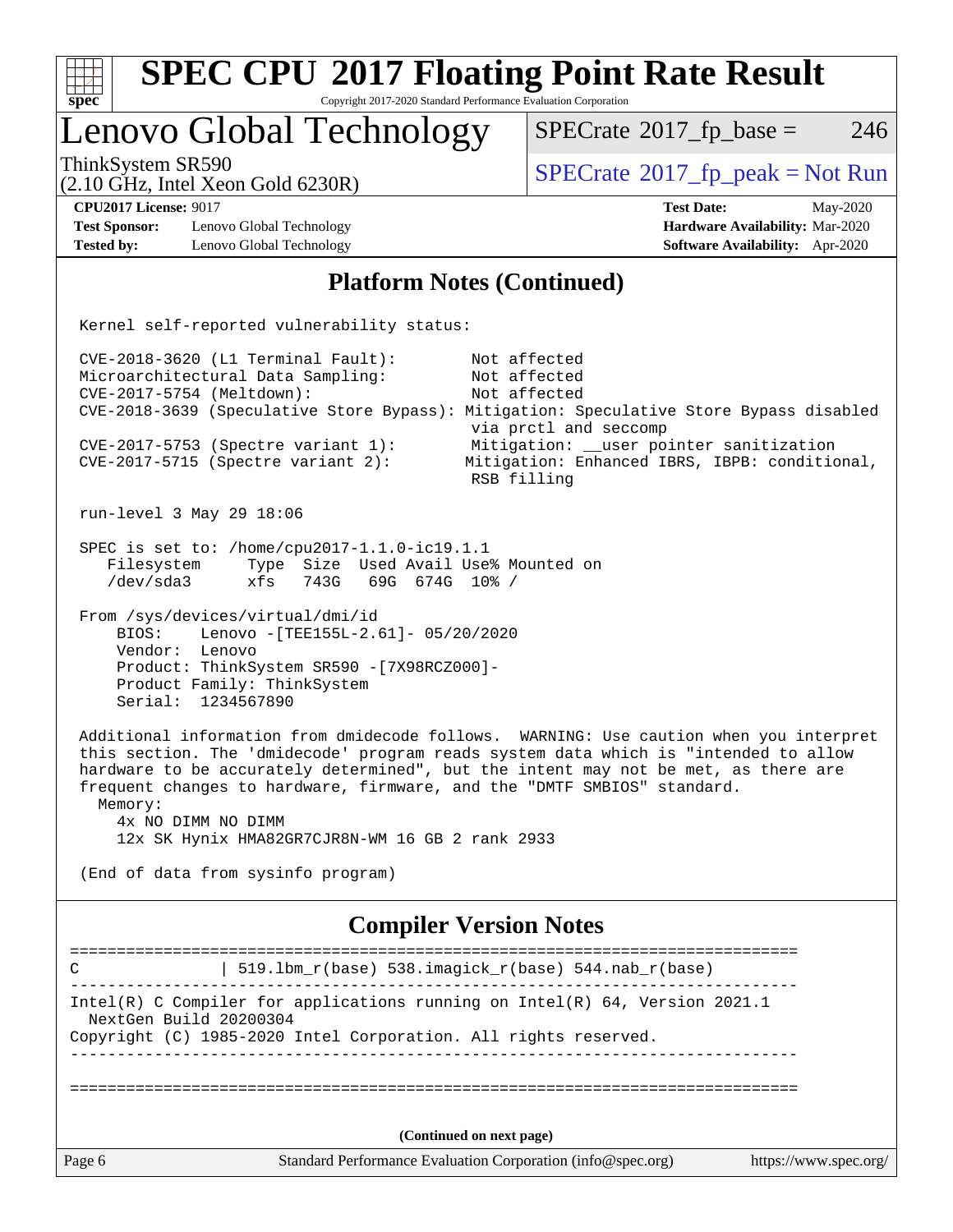

# **[SPEC CPU](http://www.spec.org/auto/cpu2017/Docs/result-fields.html#SPECCPU2017FloatingPointRateResult)[2017 Floating Point Rate Result](http://www.spec.org/auto/cpu2017/Docs/result-fields.html#SPECCPU2017FloatingPointRateResult)**

Copyright 2017-2020 Standard Performance Evaluation Corporation

Lenovo Global Technology

 $SPECTate$ <sup>®</sup>[2017\\_fp\\_base =](http://www.spec.org/auto/cpu2017/Docs/result-fields.html#SPECrate2017fpbase) 246

(2.10 GHz, Intel Xeon Gold 6230R)

ThinkSystem SR590<br>  $(2.10 \text{ GHz})$  Intel Yeon Gold 6230R)

**[CPU2017 License:](http://www.spec.org/auto/cpu2017/Docs/result-fields.html#CPU2017License)** 9017

**[Test Sponsor:](http://www.spec.org/auto/cpu2017/Docs/result-fields.html#TestSponsor)** Lenovo Global Technology **[Tested by:](http://www.spec.org/auto/cpu2017/Docs/result-fields.html#Testedby)** Lenovo Global Technology

| <b>Test Date:</b>                      | May-2020 |
|----------------------------------------|----------|
| <b>Hardware Availability: Mar-2020</b> |          |
| <b>Software Availability:</b> Apr-2020 |          |

### **[Compiler Version Notes \(Continued\)](http://www.spec.org/auto/cpu2017/Docs/result-fields.html#CompilerVersionNotes)**

| $C++$                                            | 508.namd_r(base) 510.parest_r(base)                                                                                                                                                                                                                                                                                                                                                                                                                                                                 |                       |
|--------------------------------------------------|-----------------------------------------------------------------------------------------------------------------------------------------------------------------------------------------------------------------------------------------------------------------------------------------------------------------------------------------------------------------------------------------------------------------------------------------------------------------------------------------------------|-----------------------|
| NextGen Build 20200304                           | Intel(R) $C++$ Compiler for applications running on Intel(R) 64, Version 2021.1                                                                                                                                                                                                                                                                                                                                                                                                                     |                       |
|                                                  | Copyright (C) 1985-2020 Intel Corporation. All rights reserved.                                                                                                                                                                                                                                                                                                                                                                                                                                     |                       |
|                                                  |                                                                                                                                                                                                                                                                                                                                                                                                                                                                                                     |                       |
| $C++$ , $C$                                      | 511.povray_r(base) 526.blender_r(base)                                                                                                                                                                                                                                                                                                                                                                                                                                                              |                       |
| NextGen Build 20200304<br>NextGen Build 20200304 | Intel(R) $C++$ Compiler for applications running on Intel(R) 64, Version 2021.1<br>Copyright (C) 1985-2020 Intel Corporation. All rights reserved.<br>Intel(R) C Compiler for applications running on $Intel(R) 64$ , Version 2021.1<br>Copyright (C) 1985-2020 Intel Corporation. All rights reserved.                                                                                                                                                                                             |                       |
|                                                  |                                                                                                                                                                                                                                                                                                                                                                                                                                                                                                     |                       |
|                                                  | $C_{++}$ , C, Fortran   507.cactuBSSN_r(base)                                                                                                                                                                                                                                                                                                                                                                                                                                                       |                       |
| NextGen Build 20200304<br>NextGen Build 20200304 | Intel(R) $C++$ Compiler for applications running on Intel(R) 64, Version 2021.1<br>Copyright (C) 1985-2020 Intel Corporation. All rights reserved.<br>Intel(R) C Compiler for applications running on $Intel(R) 64$ , Version 2021.1<br>Copyright (C) 1985-2020 Intel Corporation. All rights reserved.<br>$Intel(R)$ Fortran Intel(R) 64 Compiler for applications running on Intel(R)<br>64, Version 19.1.1.217 Build 20200306<br>Copyright (C) 1985-2020 Intel Corporation. All rights reserved. |                       |
| Fortran                                          | 503.bwaves_r(base) 549.fotonik3d_r(base) 554.roms_r(base)                                                                                                                                                                                                                                                                                                                                                                                                                                           |                       |
|                                                  | $Intel(R)$ Fortran Intel(R) 64 Compiler for applications running on Intel(R)<br>64, Version 19.1.1.217 Build 20200306<br>Copyright (C) 1985-2020 Intel Corporation. All rights reserved.                                                                                                                                                                                                                                                                                                            |                       |
|                                                  |                                                                                                                                                                                                                                                                                                                                                                                                                                                                                                     |                       |
| Fortran, C                                       | 521.wrf_r(base) 527.cam4_r(base)                                                                                                                                                                                                                                                                                                                                                                                                                                                                    |                       |
|                                                  | $Intel(R)$ Fortran Intel(R) 64 Compiler for applications running on Intel(R)<br>64, Version 19.1.1.217 Build 20200306<br>Copyright (C) 1985-2020 Intel Corporation. All rights reserved.<br>Intel(R) C Compiler for applications running on $Intel(R) 64$ , Version 2021.1                                                                                                                                                                                                                          |                       |
|                                                  | (Continued on next page)                                                                                                                                                                                                                                                                                                                                                                                                                                                                            |                       |
| Page 7                                           | Standard Performance Evaluation Corporation (info@spec.org)                                                                                                                                                                                                                                                                                                                                                                                                                                         | https://www.spec.org/ |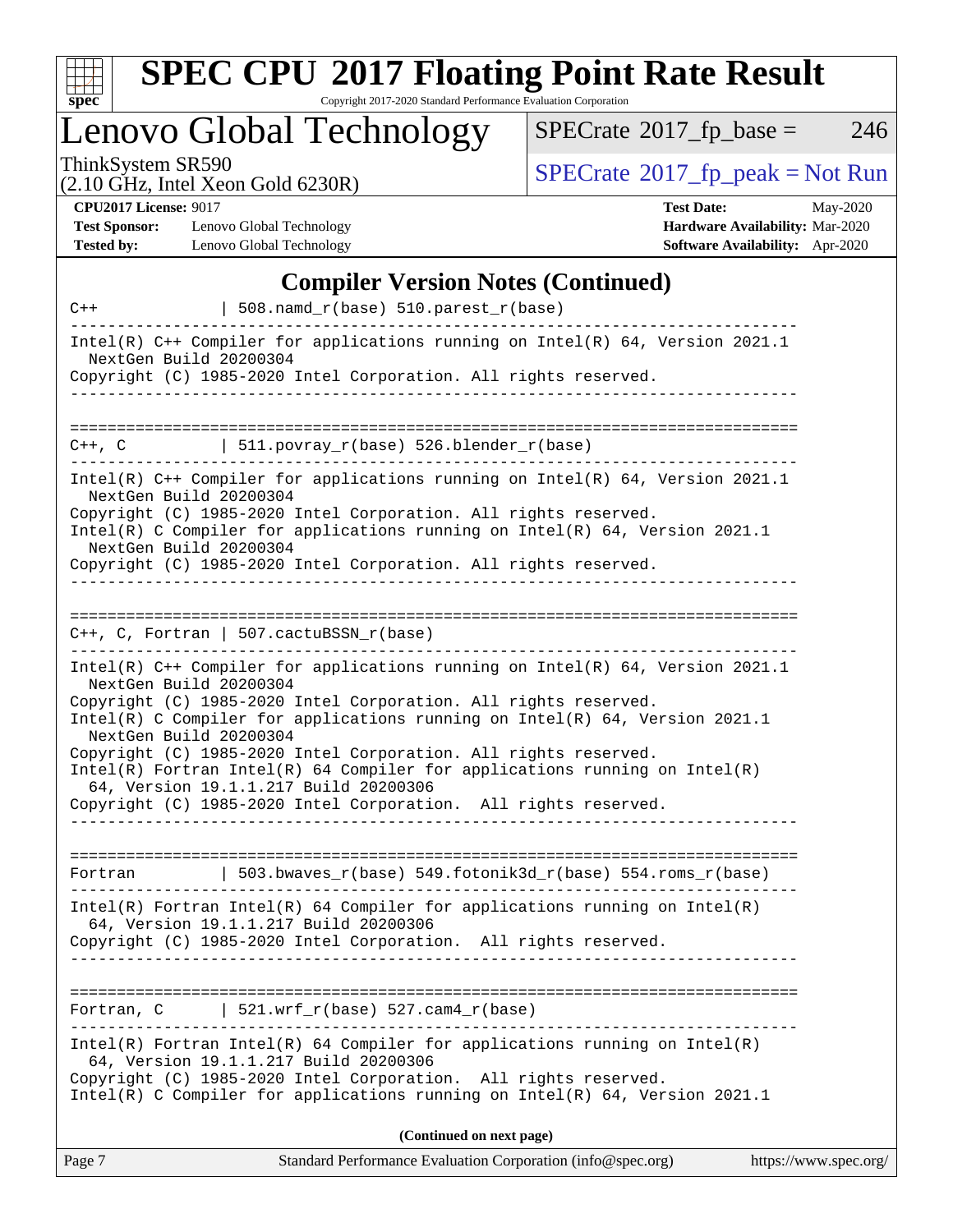

# Lenovo Global Technology

 $SPECTate@2017_fp\_base = 246$ 

(2.10 GHz, Intel Xeon Gold 6230R)

ThinkSystem SR590<br>  $(2.10 \text{ GHz}_{\text{total}} \text{ York})$  [SPECrate](http://www.spec.org/auto/cpu2017/Docs/result-fields.html#SPECrate2017fppeak)®[2017\\_fp\\_peak = N](http://www.spec.org/auto/cpu2017/Docs/result-fields.html#SPECrate2017fppeak)ot Run

**[Test Sponsor:](http://www.spec.org/auto/cpu2017/Docs/result-fields.html#TestSponsor)** Lenovo Global Technology **[Hardware Availability:](http://www.spec.org/auto/cpu2017/Docs/result-fields.html#HardwareAvailability)** Mar-2020 **[Tested by:](http://www.spec.org/auto/cpu2017/Docs/result-fields.html#Testedby)** Lenovo Global Technology **[Software Availability:](http://www.spec.org/auto/cpu2017/Docs/result-fields.html#SoftwareAvailability)** Apr-2020

**[CPU2017 License:](http://www.spec.org/auto/cpu2017/Docs/result-fields.html#CPU2017License)** 9017 **[Test Date:](http://www.spec.org/auto/cpu2017/Docs/result-fields.html#TestDate)** May-2020

### **[Compiler Version Notes \(Continued\)](http://www.spec.org/auto/cpu2017/Docs/result-fields.html#CompilerVersionNotes)**

NextGen Build 20200304

Copyright (C) 1985-2020 Intel Corporation. All rights reserved.

------------------------------------------------------------------------------

## **[Base Compiler Invocation](http://www.spec.org/auto/cpu2017/Docs/result-fields.html#BaseCompilerInvocation)**

[C benchmarks](http://www.spec.org/auto/cpu2017/Docs/result-fields.html#Cbenchmarks):

[icc](http://www.spec.org/cpu2017/results/res2020q2/cpu2017-20200609-22880.flags.html#user_CCbase_intel_icc_66fc1ee009f7361af1fbd72ca7dcefbb700085f36577c54f309893dd4ec40d12360134090235512931783d35fd58c0460139e722d5067c5574d8eaf2b3e37e92)

[C++ benchmarks:](http://www.spec.org/auto/cpu2017/Docs/result-fields.html#CXXbenchmarks) [icpc](http://www.spec.org/cpu2017/results/res2020q2/cpu2017-20200609-22880.flags.html#user_CXXbase_intel_icpc_c510b6838c7f56d33e37e94d029a35b4a7bccf4766a728ee175e80a419847e808290a9b78be685c44ab727ea267ec2f070ec5dc83b407c0218cded6866a35d07)

[Fortran benchmarks](http://www.spec.org/auto/cpu2017/Docs/result-fields.html#Fortranbenchmarks): [ifort](http://www.spec.org/cpu2017/results/res2020q2/cpu2017-20200609-22880.flags.html#user_FCbase_intel_ifort_8111460550e3ca792625aed983ce982f94888b8b503583aa7ba2b8303487b4d8a21a13e7191a45c5fd58ff318f48f9492884d4413fa793fd88dd292cad7027ca)

[Benchmarks using both Fortran and C](http://www.spec.org/auto/cpu2017/Docs/result-fields.html#BenchmarksusingbothFortranandC): [ifort](http://www.spec.org/cpu2017/results/res2020q2/cpu2017-20200609-22880.flags.html#user_CC_FCbase_intel_ifort_8111460550e3ca792625aed983ce982f94888b8b503583aa7ba2b8303487b4d8a21a13e7191a45c5fd58ff318f48f9492884d4413fa793fd88dd292cad7027ca) [icc](http://www.spec.org/cpu2017/results/res2020q2/cpu2017-20200609-22880.flags.html#user_CC_FCbase_intel_icc_66fc1ee009f7361af1fbd72ca7dcefbb700085f36577c54f309893dd4ec40d12360134090235512931783d35fd58c0460139e722d5067c5574d8eaf2b3e37e92)

[Benchmarks using both C and C++](http://www.spec.org/auto/cpu2017/Docs/result-fields.html#BenchmarksusingbothCandCXX): [icpc](http://www.spec.org/cpu2017/results/res2020q2/cpu2017-20200609-22880.flags.html#user_CC_CXXbase_intel_icpc_c510b6838c7f56d33e37e94d029a35b4a7bccf4766a728ee175e80a419847e808290a9b78be685c44ab727ea267ec2f070ec5dc83b407c0218cded6866a35d07) [icc](http://www.spec.org/cpu2017/results/res2020q2/cpu2017-20200609-22880.flags.html#user_CC_CXXbase_intel_icc_66fc1ee009f7361af1fbd72ca7dcefbb700085f36577c54f309893dd4ec40d12360134090235512931783d35fd58c0460139e722d5067c5574d8eaf2b3e37e92)

[Benchmarks using Fortran, C, and C++:](http://www.spec.org/auto/cpu2017/Docs/result-fields.html#BenchmarksusingFortranCandCXX) [icpc](http://www.spec.org/cpu2017/results/res2020q2/cpu2017-20200609-22880.flags.html#user_CC_CXX_FCbase_intel_icpc_c510b6838c7f56d33e37e94d029a35b4a7bccf4766a728ee175e80a419847e808290a9b78be685c44ab727ea267ec2f070ec5dc83b407c0218cded6866a35d07) [icc](http://www.spec.org/cpu2017/results/res2020q2/cpu2017-20200609-22880.flags.html#user_CC_CXX_FCbase_intel_icc_66fc1ee009f7361af1fbd72ca7dcefbb700085f36577c54f309893dd4ec40d12360134090235512931783d35fd58c0460139e722d5067c5574d8eaf2b3e37e92) [ifort](http://www.spec.org/cpu2017/results/res2020q2/cpu2017-20200609-22880.flags.html#user_CC_CXX_FCbase_intel_ifort_8111460550e3ca792625aed983ce982f94888b8b503583aa7ba2b8303487b4d8a21a13e7191a45c5fd58ff318f48f9492884d4413fa793fd88dd292cad7027ca)

## **[Base Portability Flags](http://www.spec.org/auto/cpu2017/Docs/result-fields.html#BasePortabilityFlags)**

 503.bwaves\_r: [-DSPEC\\_LP64](http://www.spec.org/cpu2017/results/res2020q2/cpu2017-20200609-22880.flags.html#suite_basePORTABILITY503_bwaves_r_DSPEC_LP64) 507.cactuBSSN\_r: [-DSPEC\\_LP64](http://www.spec.org/cpu2017/results/res2020q2/cpu2017-20200609-22880.flags.html#suite_basePORTABILITY507_cactuBSSN_r_DSPEC_LP64) 508.namd\_r: [-DSPEC\\_LP64](http://www.spec.org/cpu2017/results/res2020q2/cpu2017-20200609-22880.flags.html#suite_basePORTABILITY508_namd_r_DSPEC_LP64) 510.parest\_r: [-DSPEC\\_LP64](http://www.spec.org/cpu2017/results/res2020q2/cpu2017-20200609-22880.flags.html#suite_basePORTABILITY510_parest_r_DSPEC_LP64) 511.povray\_r: [-DSPEC\\_LP64](http://www.spec.org/cpu2017/results/res2020q2/cpu2017-20200609-22880.flags.html#suite_basePORTABILITY511_povray_r_DSPEC_LP64) 519.lbm\_r: [-DSPEC\\_LP64](http://www.spec.org/cpu2017/results/res2020q2/cpu2017-20200609-22880.flags.html#suite_basePORTABILITY519_lbm_r_DSPEC_LP64) 521.wrf\_r: [-DSPEC\\_LP64](http://www.spec.org/cpu2017/results/res2020q2/cpu2017-20200609-22880.flags.html#suite_basePORTABILITY521_wrf_r_DSPEC_LP64) [-DSPEC\\_CASE\\_FLAG](http://www.spec.org/cpu2017/results/res2020q2/cpu2017-20200609-22880.flags.html#b521.wrf_r_baseCPORTABILITY_DSPEC_CASE_FLAG) [-convert big\\_endian](http://www.spec.org/cpu2017/results/res2020q2/cpu2017-20200609-22880.flags.html#user_baseFPORTABILITY521_wrf_r_convert_big_endian_c3194028bc08c63ac5d04de18c48ce6d347e4e562e8892b8bdbdc0214820426deb8554edfa529a3fb25a586e65a3d812c835984020483e7e73212c4d31a38223) 526.blender\_r: [-DSPEC\\_LP64](http://www.spec.org/cpu2017/results/res2020q2/cpu2017-20200609-22880.flags.html#suite_basePORTABILITY526_blender_r_DSPEC_LP64) [-DSPEC\\_LINUX](http://www.spec.org/cpu2017/results/res2020q2/cpu2017-20200609-22880.flags.html#b526.blender_r_baseCPORTABILITY_DSPEC_LINUX) [-funsigned-char](http://www.spec.org/cpu2017/results/res2020q2/cpu2017-20200609-22880.flags.html#user_baseCPORTABILITY526_blender_r_force_uchar_40c60f00ab013830e2dd6774aeded3ff59883ba5a1fc5fc14077f794d777847726e2a5858cbc7672e36e1b067e7e5c1d9a74f7176df07886a243d7cc18edfe67) 527.cam4\_r: [-DSPEC\\_LP64](http://www.spec.org/cpu2017/results/res2020q2/cpu2017-20200609-22880.flags.html#suite_basePORTABILITY527_cam4_r_DSPEC_LP64) [-DSPEC\\_CASE\\_FLAG](http://www.spec.org/cpu2017/results/res2020q2/cpu2017-20200609-22880.flags.html#b527.cam4_r_baseCPORTABILITY_DSPEC_CASE_FLAG) 538.imagick\_r: [-DSPEC\\_LP64](http://www.spec.org/cpu2017/results/res2020q2/cpu2017-20200609-22880.flags.html#suite_basePORTABILITY538_imagick_r_DSPEC_LP64) 544.nab\_r: [-DSPEC\\_LP64](http://www.spec.org/cpu2017/results/res2020q2/cpu2017-20200609-22880.flags.html#suite_basePORTABILITY544_nab_r_DSPEC_LP64) 549.fotonik3d\_r: [-DSPEC\\_LP64](http://www.spec.org/cpu2017/results/res2020q2/cpu2017-20200609-22880.flags.html#suite_basePORTABILITY549_fotonik3d_r_DSPEC_LP64) 554.roms\_r: [-DSPEC\\_LP64](http://www.spec.org/cpu2017/results/res2020q2/cpu2017-20200609-22880.flags.html#suite_basePORTABILITY554_roms_r_DSPEC_LP64)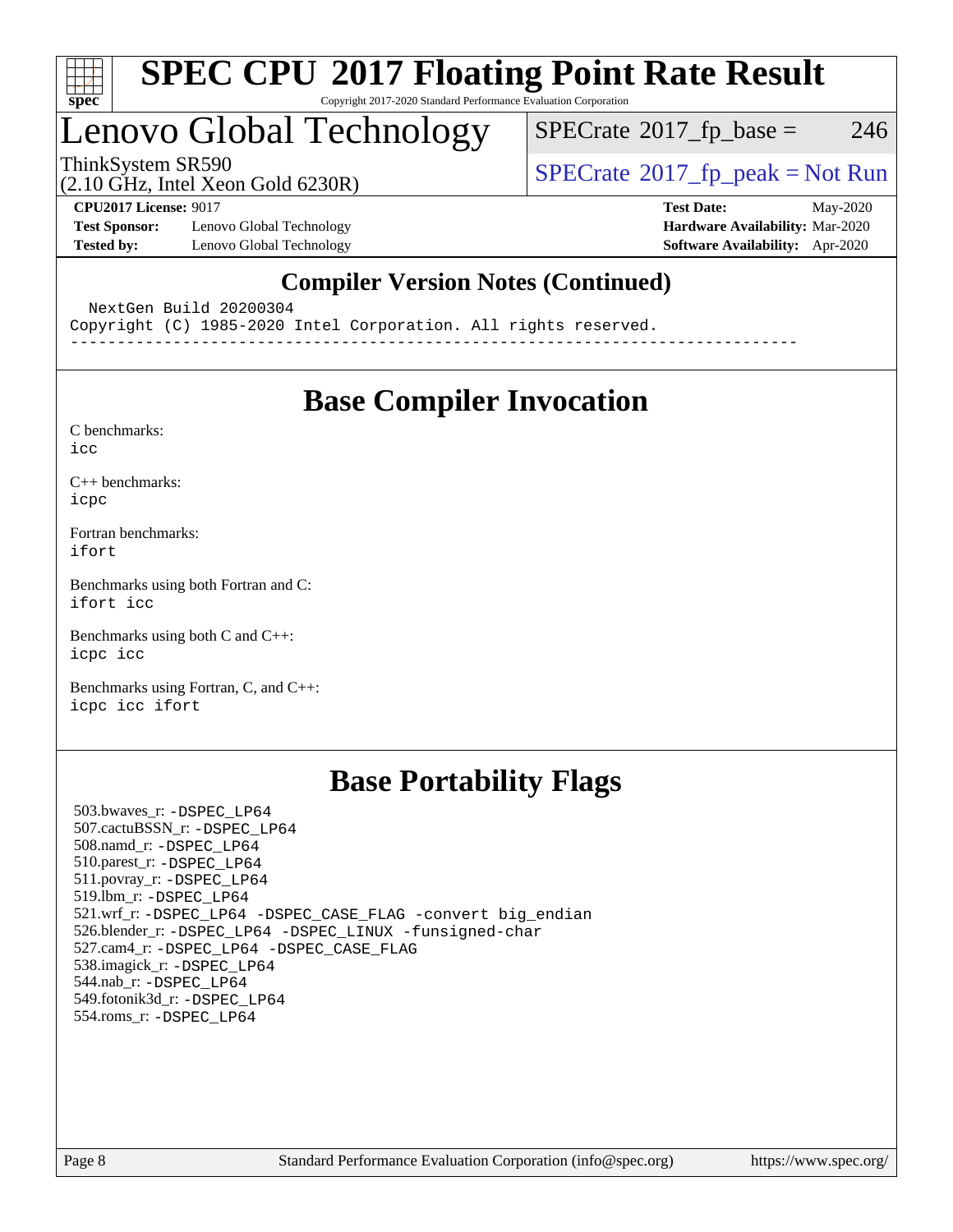

# Lenovo Global Technology

 $SPECTate@2017_fp\_base = 246$ 

(2.10 GHz, Intel Xeon Gold 6230R)

ThinkSystem SR590<br>  $SPECTA = Not Run$ <br>  $SPECTA = Not Run$ 

**[Test Sponsor:](http://www.spec.org/auto/cpu2017/Docs/result-fields.html#TestSponsor)** Lenovo Global Technology **[Hardware Availability:](http://www.spec.org/auto/cpu2017/Docs/result-fields.html#HardwareAvailability)** Mar-2020 **[Tested by:](http://www.spec.org/auto/cpu2017/Docs/result-fields.html#Testedby)** Lenovo Global Technology **[Software Availability:](http://www.spec.org/auto/cpu2017/Docs/result-fields.html#SoftwareAvailability)** Apr-2020

**[CPU2017 License:](http://www.spec.org/auto/cpu2017/Docs/result-fields.html#CPU2017License)** 9017 **[Test Date:](http://www.spec.org/auto/cpu2017/Docs/result-fields.html#TestDate)** May-2020

## **[Base Optimization Flags](http://www.spec.org/auto/cpu2017/Docs/result-fields.html#BaseOptimizationFlags)**

### [C benchmarks](http://www.spec.org/auto/cpu2017/Docs/result-fields.html#Cbenchmarks):

[-m64](http://www.spec.org/cpu2017/results/res2020q2/cpu2017-20200609-22880.flags.html#user_CCbase_m64-icc) [-qnextgen](http://www.spec.org/cpu2017/results/res2020q2/cpu2017-20200609-22880.flags.html#user_CCbase_f-qnextgen) [-std=c11](http://www.spec.org/cpu2017/results/res2020q2/cpu2017-20200609-22880.flags.html#user_CCbase_std-icc-std_0e1c27790398a4642dfca32ffe6c27b5796f9c2d2676156f2e42c9c44eaad0c049b1cdb667a270c34d979996257aeb8fc440bfb01818dbc9357bd9d174cb8524) [-Wl,-plugin-opt=-x86-branches-within-32B-boundaries](http://www.spec.org/cpu2017/results/res2020q2/cpu2017-20200609-22880.flags.html#user_CCbase_f-x86-branches-within-32B-boundaries_0098b4e4317ae60947b7b728078a624952a08ac37a3c797dfb4ffeb399e0c61a9dd0f2f44ce917e9361fb9076ccb15e7824594512dd315205382d84209e912f3) [-Wl,-z,muldefs](http://www.spec.org/cpu2017/results/res2020q2/cpu2017-20200609-22880.flags.html#user_CCbase_link_force_multiple1_b4cbdb97b34bdee9ceefcfe54f4c8ea74255f0b02a4b23e853cdb0e18eb4525ac79b5a88067c842dd0ee6996c24547a27a4b99331201badda8798ef8a743f577) [-fuse-ld=gold](http://www.spec.org/cpu2017/results/res2020q2/cpu2017-20200609-22880.flags.html#user_CCbase_f-fuse-ld_920b3586e2b8c6e0748b9c84fa9b744736ba725a32cab14ad8f3d4ad28eecb2f59d1144823d2e17006539a88734fe1fc08fc3035f7676166309105a78aaabc32) [-xCORE-AVX512](http://www.spec.org/cpu2017/results/res2020q2/cpu2017-20200609-22880.flags.html#user_CCbase_f-xCORE-AVX512) [-Ofast](http://www.spec.org/cpu2017/results/res2020q2/cpu2017-20200609-22880.flags.html#user_CCbase_f-Ofast) [-ffast-math](http://www.spec.org/cpu2017/results/res2020q2/cpu2017-20200609-22880.flags.html#user_CCbase_f-ffast-math) [-flto](http://www.spec.org/cpu2017/results/res2020q2/cpu2017-20200609-22880.flags.html#user_CCbase_f-flto) [-mfpmath=sse](http://www.spec.org/cpu2017/results/res2020q2/cpu2017-20200609-22880.flags.html#user_CCbase_f-mfpmath_70eb8fac26bde974f8ab713bc9086c5621c0b8d2f6c86f38af0bd7062540daf19db5f3a066d8c6684be05d84c9b6322eb3b5be6619d967835195b93d6c02afa1) [-funroll-loops](http://www.spec.org/cpu2017/results/res2020q2/cpu2017-20200609-22880.flags.html#user_CCbase_f-funroll-loops) [-qopt-mem-layout-trans=4](http://www.spec.org/cpu2017/results/res2020q2/cpu2017-20200609-22880.flags.html#user_CCbase_f-qopt-mem-layout-trans_fa39e755916c150a61361b7846f310bcdf6f04e385ef281cadf3647acec3f0ae266d1a1d22d972a7087a248fd4e6ca390a3634700869573d231a252c784941a8) [-L/usr/local/jemalloc64-5.0.1/lib](http://www.spec.org/cpu2017/results/res2020q2/cpu2017-20200609-22880.flags.html#user_CCbase_jemalloc_link_path64_1_cc289568b1a6c0fd3b62c91b824c27fcb5af5e8098e6ad028160d21144ef1b8aef3170d2acf0bee98a8da324cfe4f67d0a3d0c4cc4673d993d694dc2a0df248b) [-ljemalloc](http://www.spec.org/cpu2017/results/res2020q2/cpu2017-20200609-22880.flags.html#user_CCbase_jemalloc_link_lib_d1249b907c500fa1c0672f44f562e3d0f79738ae9e3c4a9c376d49f265a04b9c99b167ecedbf6711b3085be911c67ff61f150a17b3472be731631ba4d0471706) [C++ benchmarks](http://www.spec.org/auto/cpu2017/Docs/result-fields.html#CXXbenchmarks): [-m64](http://www.spec.org/cpu2017/results/res2020q2/cpu2017-20200609-22880.flags.html#user_CXXbase_m64-icc) [-qnextgen](http://www.spec.org/cpu2017/results/res2020q2/cpu2017-20200609-22880.flags.html#user_CXXbase_f-qnextgen) [-Wl,-plugin-opt=-x86-branches-within-32B-boundaries](http://www.spec.org/cpu2017/results/res2020q2/cpu2017-20200609-22880.flags.html#user_CXXbase_f-x86-branches-within-32B-boundaries_0098b4e4317ae60947b7b728078a624952a08ac37a3c797dfb4ffeb399e0c61a9dd0f2f44ce917e9361fb9076ccb15e7824594512dd315205382d84209e912f3) [-Wl,-z,muldefs](http://www.spec.org/cpu2017/results/res2020q2/cpu2017-20200609-22880.flags.html#user_CXXbase_link_force_multiple1_b4cbdb97b34bdee9ceefcfe54f4c8ea74255f0b02a4b23e853cdb0e18eb4525ac79b5a88067c842dd0ee6996c24547a27a4b99331201badda8798ef8a743f577) [-fuse-ld=gold](http://www.spec.org/cpu2017/results/res2020q2/cpu2017-20200609-22880.flags.html#user_CXXbase_f-fuse-ld_920b3586e2b8c6e0748b9c84fa9b744736ba725a32cab14ad8f3d4ad28eecb2f59d1144823d2e17006539a88734fe1fc08fc3035f7676166309105a78aaabc32) [-xCORE-AVX512](http://www.spec.org/cpu2017/results/res2020q2/cpu2017-20200609-22880.flags.html#user_CXXbase_f-xCORE-AVX512) [-Ofast](http://www.spec.org/cpu2017/results/res2020q2/cpu2017-20200609-22880.flags.html#user_CXXbase_f-Ofast) [-ffast-math](http://www.spec.org/cpu2017/results/res2020q2/cpu2017-20200609-22880.flags.html#user_CXXbase_f-ffast-math) [-flto](http://www.spec.org/cpu2017/results/res2020q2/cpu2017-20200609-22880.flags.html#user_CXXbase_f-flto) [-mfpmath=sse](http://www.spec.org/cpu2017/results/res2020q2/cpu2017-20200609-22880.flags.html#user_CXXbase_f-mfpmath_70eb8fac26bde974f8ab713bc9086c5621c0b8d2f6c86f38af0bd7062540daf19db5f3a066d8c6684be05d84c9b6322eb3b5be6619d967835195b93d6c02afa1) [-funroll-loops](http://www.spec.org/cpu2017/results/res2020q2/cpu2017-20200609-22880.flags.html#user_CXXbase_f-funroll-loops) [-qopt-mem-layout-trans=4](http://www.spec.org/cpu2017/results/res2020q2/cpu2017-20200609-22880.flags.html#user_CXXbase_f-qopt-mem-layout-trans_fa39e755916c150a61361b7846f310bcdf6f04e385ef281cadf3647acec3f0ae266d1a1d22d972a7087a248fd4e6ca390a3634700869573d231a252c784941a8) [-L/usr/local/jemalloc64-5.0.1/lib](http://www.spec.org/cpu2017/results/res2020q2/cpu2017-20200609-22880.flags.html#user_CXXbase_jemalloc_link_path64_1_cc289568b1a6c0fd3b62c91b824c27fcb5af5e8098e6ad028160d21144ef1b8aef3170d2acf0bee98a8da324cfe4f67d0a3d0c4cc4673d993d694dc2a0df248b) [-ljemalloc](http://www.spec.org/cpu2017/results/res2020q2/cpu2017-20200609-22880.flags.html#user_CXXbase_jemalloc_link_lib_d1249b907c500fa1c0672f44f562e3d0f79738ae9e3c4a9c376d49f265a04b9c99b167ecedbf6711b3085be911c67ff61f150a17b3472be731631ba4d0471706) [Fortran benchmarks:](http://www.spec.org/auto/cpu2017/Docs/result-fields.html#Fortranbenchmarks) [-m64](http://www.spec.org/cpu2017/results/res2020q2/cpu2017-20200609-22880.flags.html#user_FCbase_m64-icc) [-Wl,-plugin-opt=-x86-branches-within-32B-boundaries](http://www.spec.org/cpu2017/results/res2020q2/cpu2017-20200609-22880.flags.html#user_FCbase_f-x86-branches-within-32B-boundaries_0098b4e4317ae60947b7b728078a624952a08ac37a3c797dfb4ffeb399e0c61a9dd0f2f44ce917e9361fb9076ccb15e7824594512dd315205382d84209e912f3) [-Wl,-z,muldefs](http://www.spec.org/cpu2017/results/res2020q2/cpu2017-20200609-22880.flags.html#user_FCbase_link_force_multiple1_b4cbdb97b34bdee9ceefcfe54f4c8ea74255f0b02a4b23e853cdb0e18eb4525ac79b5a88067c842dd0ee6996c24547a27a4b99331201badda8798ef8a743f577) [-fuse-ld=gold](http://www.spec.org/cpu2017/results/res2020q2/cpu2017-20200609-22880.flags.html#user_FCbase_f-fuse-ld_920b3586e2b8c6e0748b9c84fa9b744736ba725a32cab14ad8f3d4ad28eecb2f59d1144823d2e17006539a88734fe1fc08fc3035f7676166309105a78aaabc32) [-xCORE-AVX512](http://www.spec.org/cpu2017/results/res2020q2/cpu2017-20200609-22880.flags.html#user_FCbase_f-xCORE-AVX512) [-O3](http://www.spec.org/cpu2017/results/res2020q2/cpu2017-20200609-22880.flags.html#user_FCbase_f-O3) [-ipo](http://www.spec.org/cpu2017/results/res2020q2/cpu2017-20200609-22880.flags.html#user_FCbase_f-ipo) [-no-prec-div](http://www.spec.org/cpu2017/results/res2020q2/cpu2017-20200609-22880.flags.html#user_FCbase_f-no-prec-div) [-qopt-prefetch](http://www.spec.org/cpu2017/results/res2020q2/cpu2017-20200609-22880.flags.html#user_FCbase_f-qopt-prefetch) [-ffinite-math-only](http://www.spec.org/cpu2017/results/res2020q2/cpu2017-20200609-22880.flags.html#user_FCbase_f_finite_math_only_cb91587bd2077682c4b38af759c288ed7c732db004271a9512da14a4f8007909a5f1427ecbf1a0fb78ff2a814402c6114ac565ca162485bbcae155b5e4258871) [-qopt-multiple-gather-scatter-by-shuffles](http://www.spec.org/cpu2017/results/res2020q2/cpu2017-20200609-22880.flags.html#user_FCbase_f-qopt-multiple-gather-scatter-by-shuffles) [-qopt-mem-layout-trans=4](http://www.spec.org/cpu2017/results/res2020q2/cpu2017-20200609-22880.flags.html#user_FCbase_f-qopt-mem-layout-trans_fa39e755916c150a61361b7846f310bcdf6f04e385ef281cadf3647acec3f0ae266d1a1d22d972a7087a248fd4e6ca390a3634700869573d231a252c784941a8) [-nostandard-realloc-lhs](http://www.spec.org/cpu2017/results/res2020q2/cpu2017-20200609-22880.flags.html#user_FCbase_f_2003_std_realloc_82b4557e90729c0f113870c07e44d33d6f5a304b4f63d4c15d2d0f1fab99f5daaed73bdb9275d9ae411527f28b936061aa8b9c8f2d63842963b95c9dd6426b8a) [-align array32byte](http://www.spec.org/cpu2017/results/res2020q2/cpu2017-20200609-22880.flags.html#user_FCbase_align_array32byte_b982fe038af199962ba9a80c053b8342c548c85b40b8e86eb3cc33dee0d7986a4af373ac2d51c3f7cf710a18d62fdce2948f201cd044323541f22fc0fffc51b6) [-auto](http://www.spec.org/cpu2017/results/res2020q2/cpu2017-20200609-22880.flags.html#user_FCbase_f-auto) [-mbranches-within-32B-boundaries](http://www.spec.org/cpu2017/results/res2020q2/cpu2017-20200609-22880.flags.html#user_FCbase_f-mbranches-within-32B-boundaries) [-L/usr/local/jemalloc64-5.0.1/lib](http://www.spec.org/cpu2017/results/res2020q2/cpu2017-20200609-22880.flags.html#user_FCbase_jemalloc_link_path64_1_cc289568b1a6c0fd3b62c91b824c27fcb5af5e8098e6ad028160d21144ef1b8aef3170d2acf0bee98a8da324cfe4f67d0a3d0c4cc4673d993d694dc2a0df248b) [-ljemalloc](http://www.spec.org/cpu2017/results/res2020q2/cpu2017-20200609-22880.flags.html#user_FCbase_jemalloc_link_lib_d1249b907c500fa1c0672f44f562e3d0f79738ae9e3c4a9c376d49f265a04b9c99b167ecedbf6711b3085be911c67ff61f150a17b3472be731631ba4d0471706) [Benchmarks using both Fortran and C](http://www.spec.org/auto/cpu2017/Docs/result-fields.html#BenchmarksusingbothFortranandC): [-m64](http://www.spec.org/cpu2017/results/res2020q2/cpu2017-20200609-22880.flags.html#user_CC_FCbase_m64-icc) [-qnextgen](http://www.spec.org/cpu2017/results/res2020q2/cpu2017-20200609-22880.flags.html#user_CC_FCbase_f-qnextgen) [-std=c11](http://www.spec.org/cpu2017/results/res2020q2/cpu2017-20200609-22880.flags.html#user_CC_FCbase_std-icc-std_0e1c27790398a4642dfca32ffe6c27b5796f9c2d2676156f2e42c9c44eaad0c049b1cdb667a270c34d979996257aeb8fc440bfb01818dbc9357bd9d174cb8524) [-Wl,-plugin-opt=-x86-branches-within-32B-boundaries](http://www.spec.org/cpu2017/results/res2020q2/cpu2017-20200609-22880.flags.html#user_CC_FCbase_f-x86-branches-within-32B-boundaries_0098b4e4317ae60947b7b728078a624952a08ac37a3c797dfb4ffeb399e0c61a9dd0f2f44ce917e9361fb9076ccb15e7824594512dd315205382d84209e912f3) [-Wl,-z,muldefs](http://www.spec.org/cpu2017/results/res2020q2/cpu2017-20200609-22880.flags.html#user_CC_FCbase_link_force_multiple1_b4cbdb97b34bdee9ceefcfe54f4c8ea74255f0b02a4b23e853cdb0e18eb4525ac79b5a88067c842dd0ee6996c24547a27a4b99331201badda8798ef8a743f577) [-fuse-ld=gold](http://www.spec.org/cpu2017/results/res2020q2/cpu2017-20200609-22880.flags.html#user_CC_FCbase_f-fuse-ld_920b3586e2b8c6e0748b9c84fa9b744736ba725a32cab14ad8f3d4ad28eecb2f59d1144823d2e17006539a88734fe1fc08fc3035f7676166309105a78aaabc32) [-xCORE-AVX512](http://www.spec.org/cpu2017/results/res2020q2/cpu2017-20200609-22880.flags.html#user_CC_FCbase_f-xCORE-AVX512) [-Ofast](http://www.spec.org/cpu2017/results/res2020q2/cpu2017-20200609-22880.flags.html#user_CC_FCbase_f-Ofast) [-ffast-math](http://www.spec.org/cpu2017/results/res2020q2/cpu2017-20200609-22880.flags.html#user_CC_FCbase_f-ffast-math) [-flto](http://www.spec.org/cpu2017/results/res2020q2/cpu2017-20200609-22880.flags.html#user_CC_FCbase_f-flto) [-mfpmath=sse](http://www.spec.org/cpu2017/results/res2020q2/cpu2017-20200609-22880.flags.html#user_CC_FCbase_f-mfpmath_70eb8fac26bde974f8ab713bc9086c5621c0b8d2f6c86f38af0bd7062540daf19db5f3a066d8c6684be05d84c9b6322eb3b5be6619d967835195b93d6c02afa1) [-funroll-loops](http://www.spec.org/cpu2017/results/res2020q2/cpu2017-20200609-22880.flags.html#user_CC_FCbase_f-funroll-loops) [-qopt-mem-layout-trans=4](http://www.spec.org/cpu2017/results/res2020q2/cpu2017-20200609-22880.flags.html#user_CC_FCbase_f-qopt-mem-layout-trans_fa39e755916c150a61361b7846f310bcdf6f04e385ef281cadf3647acec3f0ae266d1a1d22d972a7087a248fd4e6ca390a3634700869573d231a252c784941a8) [-O3](http://www.spec.org/cpu2017/results/res2020q2/cpu2017-20200609-22880.flags.html#user_CC_FCbase_f-O3) [-ipo](http://www.spec.org/cpu2017/results/res2020q2/cpu2017-20200609-22880.flags.html#user_CC_FCbase_f-ipo) [-no-prec-div](http://www.spec.org/cpu2017/results/res2020q2/cpu2017-20200609-22880.flags.html#user_CC_FCbase_f-no-prec-div) [-qopt-prefetch](http://www.spec.org/cpu2017/results/res2020q2/cpu2017-20200609-22880.flags.html#user_CC_FCbase_f-qopt-prefetch) [-ffinite-math-only](http://www.spec.org/cpu2017/results/res2020q2/cpu2017-20200609-22880.flags.html#user_CC_FCbase_f_finite_math_only_cb91587bd2077682c4b38af759c288ed7c732db004271a9512da14a4f8007909a5f1427ecbf1a0fb78ff2a814402c6114ac565ca162485bbcae155b5e4258871) [-qopt-multiple-gather-scatter-by-shuffles](http://www.spec.org/cpu2017/results/res2020q2/cpu2017-20200609-22880.flags.html#user_CC_FCbase_f-qopt-multiple-gather-scatter-by-shuffles) [-nostandard-realloc-lhs](http://www.spec.org/cpu2017/results/res2020q2/cpu2017-20200609-22880.flags.html#user_CC_FCbase_f_2003_std_realloc_82b4557e90729c0f113870c07e44d33d6f5a304b4f63d4c15d2d0f1fab99f5daaed73bdb9275d9ae411527f28b936061aa8b9c8f2d63842963b95c9dd6426b8a) [-align array32byte](http://www.spec.org/cpu2017/results/res2020q2/cpu2017-20200609-22880.flags.html#user_CC_FCbase_align_array32byte_b982fe038af199962ba9a80c053b8342c548c85b40b8e86eb3cc33dee0d7986a4af373ac2d51c3f7cf710a18d62fdce2948f201cd044323541f22fc0fffc51b6) [-auto](http://www.spec.org/cpu2017/results/res2020q2/cpu2017-20200609-22880.flags.html#user_CC_FCbase_f-auto) [-mbranches-within-32B-boundaries](http://www.spec.org/cpu2017/results/res2020q2/cpu2017-20200609-22880.flags.html#user_CC_FCbase_f-mbranches-within-32B-boundaries) [-L/usr/local/jemalloc64-5.0.1/lib](http://www.spec.org/cpu2017/results/res2020q2/cpu2017-20200609-22880.flags.html#user_CC_FCbase_jemalloc_link_path64_1_cc289568b1a6c0fd3b62c91b824c27fcb5af5e8098e6ad028160d21144ef1b8aef3170d2acf0bee98a8da324cfe4f67d0a3d0c4cc4673d993d694dc2a0df248b) [-ljemalloc](http://www.spec.org/cpu2017/results/res2020q2/cpu2017-20200609-22880.flags.html#user_CC_FCbase_jemalloc_link_lib_d1249b907c500fa1c0672f44f562e3d0f79738ae9e3c4a9c376d49f265a04b9c99b167ecedbf6711b3085be911c67ff61f150a17b3472be731631ba4d0471706) [Benchmarks using both C and C++:](http://www.spec.org/auto/cpu2017/Docs/result-fields.html#BenchmarksusingbothCandCXX) [-m64](http://www.spec.org/cpu2017/results/res2020q2/cpu2017-20200609-22880.flags.html#user_CC_CXXbase_m64-icc) [-qnextgen](http://www.spec.org/cpu2017/results/res2020q2/cpu2017-20200609-22880.flags.html#user_CC_CXXbase_f-qnextgen) [-std=c11](http://www.spec.org/cpu2017/results/res2020q2/cpu2017-20200609-22880.flags.html#user_CC_CXXbase_std-icc-std_0e1c27790398a4642dfca32ffe6c27b5796f9c2d2676156f2e42c9c44eaad0c049b1cdb667a270c34d979996257aeb8fc440bfb01818dbc9357bd9d174cb8524) [-Wl,-plugin-opt=-x86-branches-within-32B-boundaries](http://www.spec.org/cpu2017/results/res2020q2/cpu2017-20200609-22880.flags.html#user_CC_CXXbase_f-x86-branches-within-32B-boundaries_0098b4e4317ae60947b7b728078a624952a08ac37a3c797dfb4ffeb399e0c61a9dd0f2f44ce917e9361fb9076ccb15e7824594512dd315205382d84209e912f3) [-Wl,-z,muldefs](http://www.spec.org/cpu2017/results/res2020q2/cpu2017-20200609-22880.flags.html#user_CC_CXXbase_link_force_multiple1_b4cbdb97b34bdee9ceefcfe54f4c8ea74255f0b02a4b23e853cdb0e18eb4525ac79b5a88067c842dd0ee6996c24547a27a4b99331201badda8798ef8a743f577) [-fuse-ld=gold](http://www.spec.org/cpu2017/results/res2020q2/cpu2017-20200609-22880.flags.html#user_CC_CXXbase_f-fuse-ld_920b3586e2b8c6e0748b9c84fa9b744736ba725a32cab14ad8f3d4ad28eecb2f59d1144823d2e17006539a88734fe1fc08fc3035f7676166309105a78aaabc32) [-xCORE-AVX512](http://www.spec.org/cpu2017/results/res2020q2/cpu2017-20200609-22880.flags.html#user_CC_CXXbase_f-xCORE-AVX512) [-Ofast](http://www.spec.org/cpu2017/results/res2020q2/cpu2017-20200609-22880.flags.html#user_CC_CXXbase_f-Ofast) [-ffast-math](http://www.spec.org/cpu2017/results/res2020q2/cpu2017-20200609-22880.flags.html#user_CC_CXXbase_f-ffast-math) [-flto](http://www.spec.org/cpu2017/results/res2020q2/cpu2017-20200609-22880.flags.html#user_CC_CXXbase_f-flto) [-mfpmath=sse](http://www.spec.org/cpu2017/results/res2020q2/cpu2017-20200609-22880.flags.html#user_CC_CXXbase_f-mfpmath_70eb8fac26bde974f8ab713bc9086c5621c0b8d2f6c86f38af0bd7062540daf19db5f3a066d8c6684be05d84c9b6322eb3b5be6619d967835195b93d6c02afa1) [-funroll-loops](http://www.spec.org/cpu2017/results/res2020q2/cpu2017-20200609-22880.flags.html#user_CC_CXXbase_f-funroll-loops) [-qopt-mem-layout-trans=4](http://www.spec.org/cpu2017/results/res2020q2/cpu2017-20200609-22880.flags.html#user_CC_CXXbase_f-qopt-mem-layout-trans_fa39e755916c150a61361b7846f310bcdf6f04e385ef281cadf3647acec3f0ae266d1a1d22d972a7087a248fd4e6ca390a3634700869573d231a252c784941a8) [-L/usr/local/jemalloc64-5.0.1/lib](http://www.spec.org/cpu2017/results/res2020q2/cpu2017-20200609-22880.flags.html#user_CC_CXXbase_jemalloc_link_path64_1_cc289568b1a6c0fd3b62c91b824c27fcb5af5e8098e6ad028160d21144ef1b8aef3170d2acf0bee98a8da324cfe4f67d0a3d0c4cc4673d993d694dc2a0df248b) [-ljemalloc](http://www.spec.org/cpu2017/results/res2020q2/cpu2017-20200609-22880.flags.html#user_CC_CXXbase_jemalloc_link_lib_d1249b907c500fa1c0672f44f562e3d0f79738ae9e3c4a9c376d49f265a04b9c99b167ecedbf6711b3085be911c67ff61f150a17b3472be731631ba4d0471706) [Benchmarks using Fortran, C, and C++](http://www.spec.org/auto/cpu2017/Docs/result-fields.html#BenchmarksusingFortranCandCXX): [-m64](http://www.spec.org/cpu2017/results/res2020q2/cpu2017-20200609-22880.flags.html#user_CC_CXX_FCbase_m64-icc) [-qnextgen](http://www.spec.org/cpu2017/results/res2020q2/cpu2017-20200609-22880.flags.html#user_CC_CXX_FCbase_f-qnextgen) [-std=c11](http://www.spec.org/cpu2017/results/res2020q2/cpu2017-20200609-22880.flags.html#user_CC_CXX_FCbase_std-icc-std_0e1c27790398a4642dfca32ffe6c27b5796f9c2d2676156f2e42c9c44eaad0c049b1cdb667a270c34d979996257aeb8fc440bfb01818dbc9357bd9d174cb8524) [-Wl,-plugin-opt=-x86-branches-within-32B-boundaries](http://www.spec.org/cpu2017/results/res2020q2/cpu2017-20200609-22880.flags.html#user_CC_CXX_FCbase_f-x86-branches-within-32B-boundaries_0098b4e4317ae60947b7b728078a624952a08ac37a3c797dfb4ffeb399e0c61a9dd0f2f44ce917e9361fb9076ccb15e7824594512dd315205382d84209e912f3) [-Wl,-z,muldefs](http://www.spec.org/cpu2017/results/res2020q2/cpu2017-20200609-22880.flags.html#user_CC_CXX_FCbase_link_force_multiple1_b4cbdb97b34bdee9ceefcfe54f4c8ea74255f0b02a4b23e853cdb0e18eb4525ac79b5a88067c842dd0ee6996c24547a27a4b99331201badda8798ef8a743f577) [-fuse-ld=gold](http://www.spec.org/cpu2017/results/res2020q2/cpu2017-20200609-22880.flags.html#user_CC_CXX_FCbase_f-fuse-ld_920b3586e2b8c6e0748b9c84fa9b744736ba725a32cab14ad8f3d4ad28eecb2f59d1144823d2e17006539a88734fe1fc08fc3035f7676166309105a78aaabc32) [-xCORE-AVX512](http://www.spec.org/cpu2017/results/res2020q2/cpu2017-20200609-22880.flags.html#user_CC_CXX_FCbase_f-xCORE-AVX512) [-Ofast](http://www.spec.org/cpu2017/results/res2020q2/cpu2017-20200609-22880.flags.html#user_CC_CXX_FCbase_f-Ofast) [-ffast-math](http://www.spec.org/cpu2017/results/res2020q2/cpu2017-20200609-22880.flags.html#user_CC_CXX_FCbase_f-ffast-math) [-flto](http://www.spec.org/cpu2017/results/res2020q2/cpu2017-20200609-22880.flags.html#user_CC_CXX_FCbase_f-flto) [-mfpmath=sse](http://www.spec.org/cpu2017/results/res2020q2/cpu2017-20200609-22880.flags.html#user_CC_CXX_FCbase_f-mfpmath_70eb8fac26bde974f8ab713bc9086c5621c0b8d2f6c86f38af0bd7062540daf19db5f3a066d8c6684be05d84c9b6322eb3b5be6619d967835195b93d6c02afa1) [-funroll-loops](http://www.spec.org/cpu2017/results/res2020q2/cpu2017-20200609-22880.flags.html#user_CC_CXX_FCbase_f-funroll-loops) [-qopt-mem-layout-trans=4](http://www.spec.org/cpu2017/results/res2020q2/cpu2017-20200609-22880.flags.html#user_CC_CXX_FCbase_f-qopt-mem-layout-trans_fa39e755916c150a61361b7846f310bcdf6f04e385ef281cadf3647acec3f0ae266d1a1d22d972a7087a248fd4e6ca390a3634700869573d231a252c784941a8) [-O3](http://www.spec.org/cpu2017/results/res2020q2/cpu2017-20200609-22880.flags.html#user_CC_CXX_FCbase_f-O3) [-ipo](http://www.spec.org/cpu2017/results/res2020q2/cpu2017-20200609-22880.flags.html#user_CC_CXX_FCbase_f-ipo) [-no-prec-div](http://www.spec.org/cpu2017/results/res2020q2/cpu2017-20200609-22880.flags.html#user_CC_CXX_FCbase_f-no-prec-div) [-qopt-prefetch](http://www.spec.org/cpu2017/results/res2020q2/cpu2017-20200609-22880.flags.html#user_CC_CXX_FCbase_f-qopt-prefetch) [-ffinite-math-only](http://www.spec.org/cpu2017/results/res2020q2/cpu2017-20200609-22880.flags.html#user_CC_CXX_FCbase_f_finite_math_only_cb91587bd2077682c4b38af759c288ed7c732db004271a9512da14a4f8007909a5f1427ecbf1a0fb78ff2a814402c6114ac565ca162485bbcae155b5e4258871) [-qopt-multiple-gather-scatter-by-shuffles](http://www.spec.org/cpu2017/results/res2020q2/cpu2017-20200609-22880.flags.html#user_CC_CXX_FCbase_f-qopt-multiple-gather-scatter-by-shuffles) [-nostandard-realloc-lhs](http://www.spec.org/cpu2017/results/res2020q2/cpu2017-20200609-22880.flags.html#user_CC_CXX_FCbase_f_2003_std_realloc_82b4557e90729c0f113870c07e44d33d6f5a304b4f63d4c15d2d0f1fab99f5daaed73bdb9275d9ae411527f28b936061aa8b9c8f2d63842963b95c9dd6426b8a) [-align array32byte](http://www.spec.org/cpu2017/results/res2020q2/cpu2017-20200609-22880.flags.html#user_CC_CXX_FCbase_align_array32byte_b982fe038af199962ba9a80c053b8342c548c85b40b8e86eb3cc33dee0d7986a4af373ac2d51c3f7cf710a18d62fdce2948f201cd044323541f22fc0fffc51b6) [-auto](http://www.spec.org/cpu2017/results/res2020q2/cpu2017-20200609-22880.flags.html#user_CC_CXX_FCbase_f-auto) [-mbranches-within-32B-boundaries](http://www.spec.org/cpu2017/results/res2020q2/cpu2017-20200609-22880.flags.html#user_CC_CXX_FCbase_f-mbranches-within-32B-boundaries) **(Continued on next page)**

Page 9 Standard Performance Evaluation Corporation [\(info@spec.org\)](mailto:info@spec.org) <https://www.spec.org/>